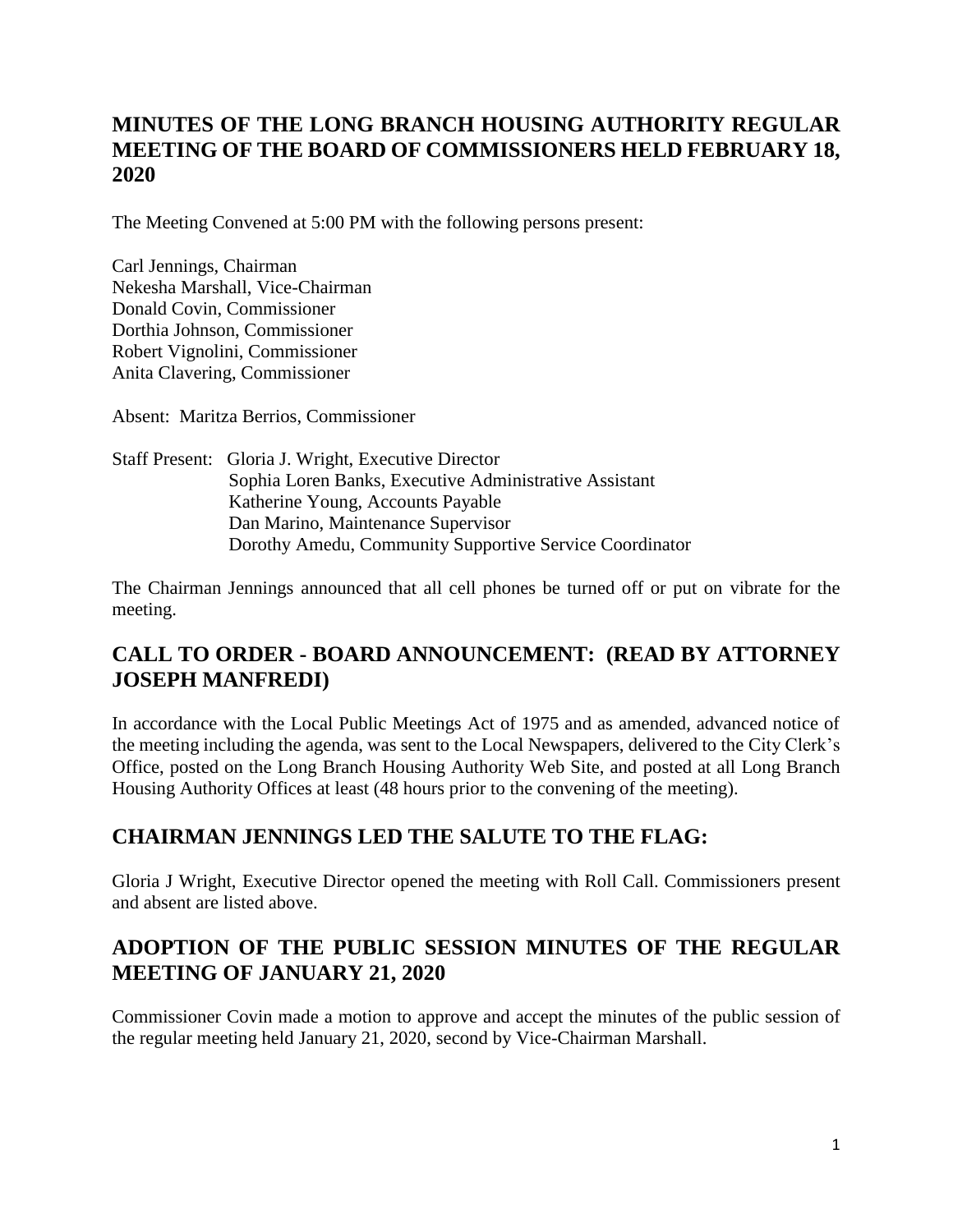Roll Call Vote Taken:

Ayes, Commissioners Johnson, Vignolini, Covin, Clavering, Vice-Chairman Marshall and Chairman Jennings.

Opposed, None. Abstain, None Absent, Commissioners Berrios Motion, Carried.

#### **EXECUTIVE DIRECTORS REPORT:**

Executive Director Wright provided the board with relevant activities and news for the month of December 2019. Executive Director Wright outlined and summarized the Executive Director's Report provided to the Board.

#### **Resolution 02-01-2020 - Resolution approving the list of bills for December 2019, and authorizing the payment of bills**

Vice-Chairman Marshall stated that finance committee has reviewed the List of bills with the Finance Department and that all questions have been satisfied. Vice-Chairman Marshall requested a motion to accept and approve Resolution 02-01-2020 the List of Bills in the amount of \$**1,275,805.22** Vice-Chairman Marshall motioned, seconded by Commissioner Covin.

Roll Call Vote Taken:

Ayes, Commissioners Johnson, Vignolini, Covin, Clavering, Vice-Chairman Marshall and Chairman Jennings.

Opposed, None. Abstain, None Absent, Commissioners Berrios Motion, Carried.

Public comment was called on this Resolution and this Resolution only, with no response.

**Resolution 02-02-2020 - Resolution approving the transaction, approving travel and accommodations for the month March 2020 for members of the Board of Commissioners Long Branch Housing Authority and staff to attend conferences and training, authorizing an expenditure of funds, subject to appropriations**

Commissioner Covin made a motion to approve and accept Resolution 02-02-2020 second by Commissioner Johnson.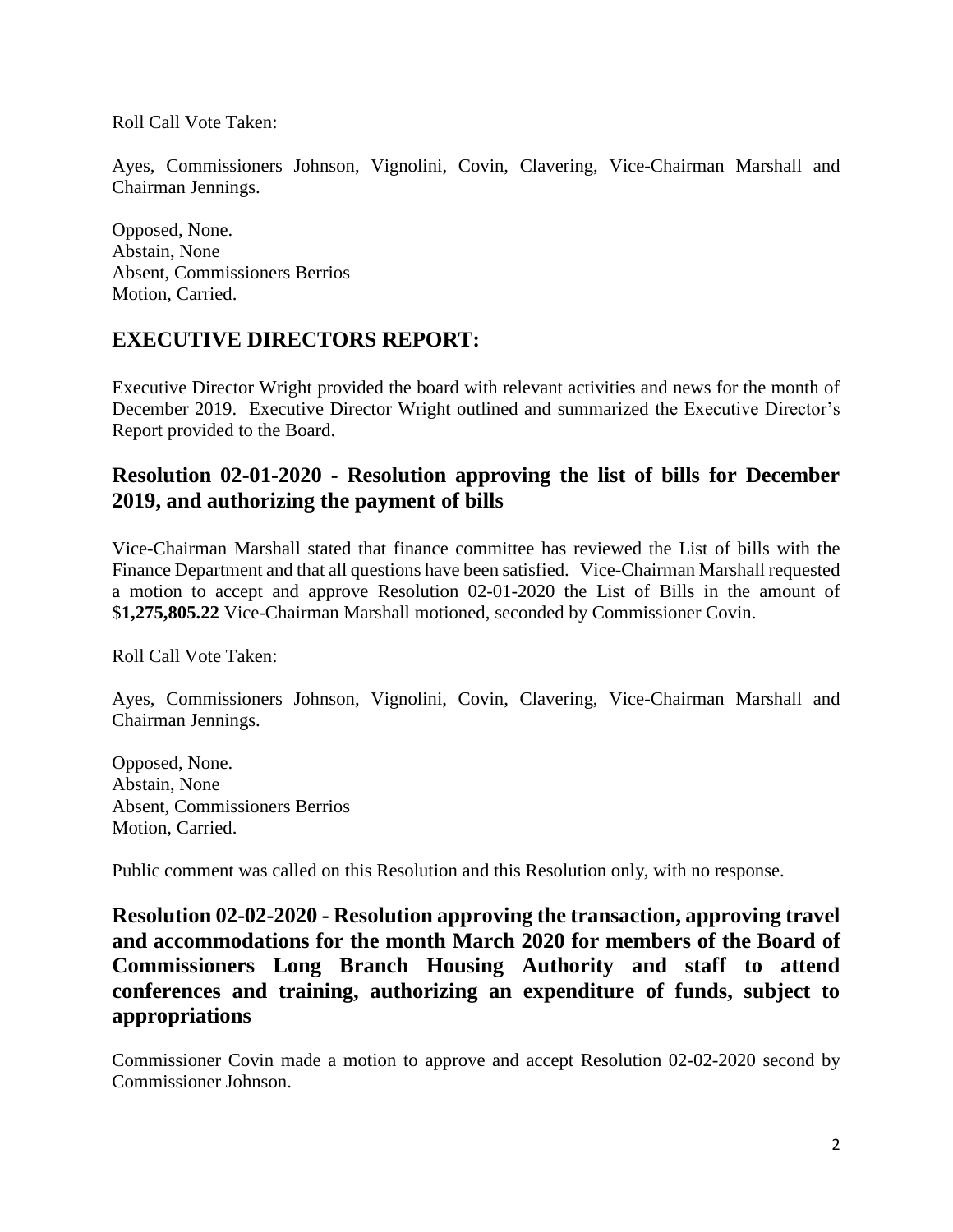Roll Call Vote Taken:

Ayes, Commissioners Johnson, Vignolini, Covin, Clavering, Vice-Chairman Marshall and Chairman Jennings.

Opposed, None. Abstain, None Absent, Commissioners Berrios Motion, Carried.

Public comment was called on this Resolution and this Resolution only, with no response.

#### **Resolution 02-03-2020 - Resolution approving the transaction, amending resolution 09-04-2018, designating certain officials as authorized signatories for all Long Branch Housing accounts and other fiscal expenditures**

Vice-Chairman Marshall made a motion to approve and accept Resolution 02-03-2020 second by Commissioner Covin.

Ayes, Commissioners Johnson, Vignolini, Covin, Clavering, Vice-Chairman Marshall and Chairman Jennings.

Opposed, None. Abstain, None Absent, Commissioners Berrios Motion, Carried.

Public comment was called on this Resolution and this Resolution only, with no response.

#### **Resolution 02-04-2020 - Resolution authorizing the transaction, authorizing a renewal of contract for Elevator Maintenance and Repair Services, ratifying past action, authorizing an expenditure of funds in an amount not to exceed \$35,000.00 per year, subject to appropriations**

Commissioner Johnson made a motion to approve and accept Resolution 02-04-2020 second by Commissioner Covin.

Ayes, Commissioners Johnson, Vignolini, Covin, Clavering, Vice-Chairman Marshall and Chairman Jennings.

Opposed, None. Abstain, None Absent, Commissioners Berrios Motion, Carried.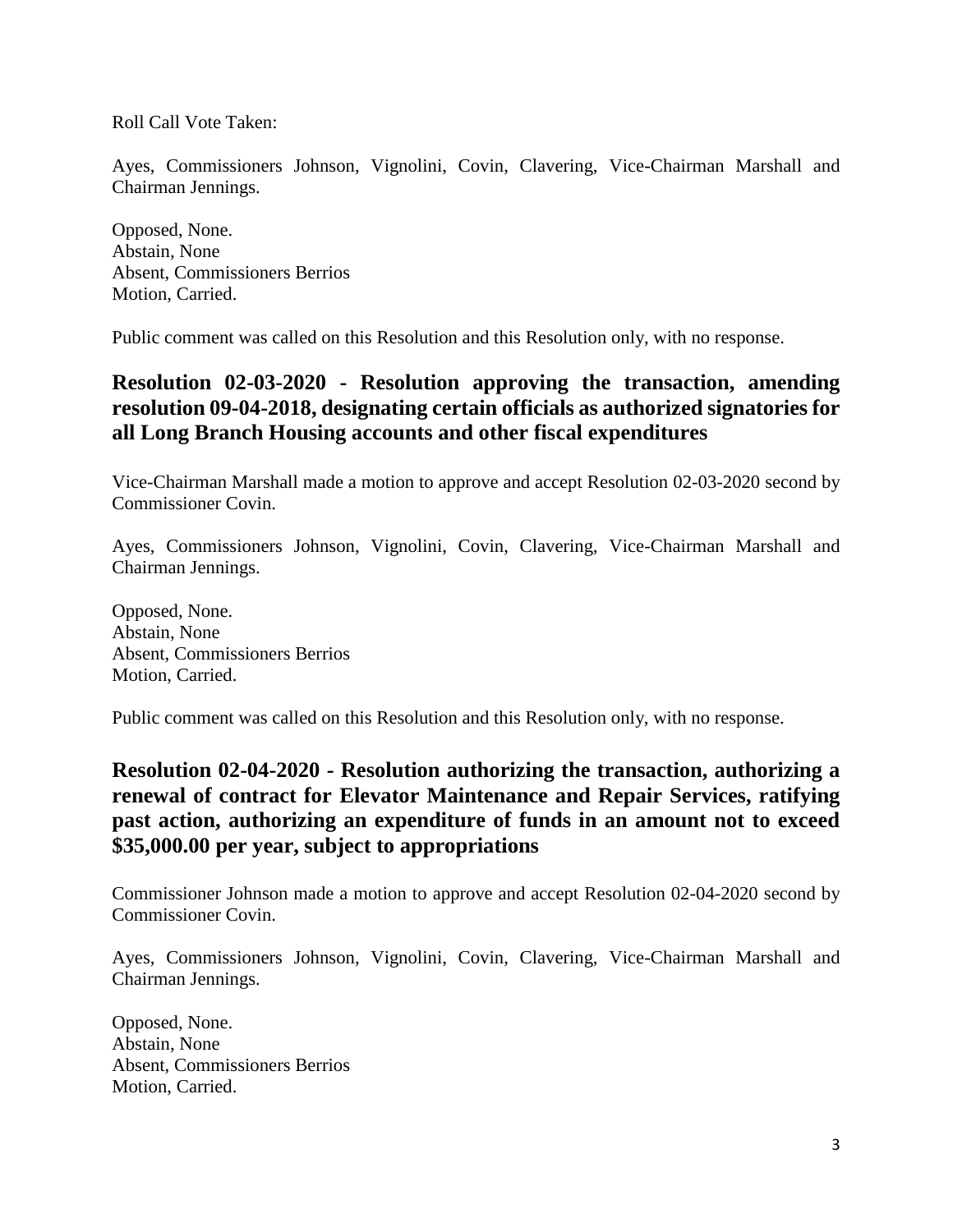**Resolution 02-05-2020 - Resolution authorizing the transaction, authorizing renewal of a contract for Annual Inspection, Testing, and Preventative Maintenance of Fire alarm and Water Suppression Systems for public housing sites, authorizing an expenditure of funds in an amount not to exceed \$15,000.00 per year, subject to appropriations**

Commissioner Johnson made a motion to approve and accept Resolution 02-05-2020 second by Commissioner Covin.

Ayes, Commissioners Johnson, Vignolini, Covin, Clavering, Vice-Chairman Marshall and Chairman Jennings.

Opposed, None. Abstain, None Absent, Commissioners Berrios Motion, Carried.

Public comment was called on this Resolution and this Resolution only, with no response.

## **Resolution 02-06-2020 - Resolution authorizing the transaction, authorizing a contract to purchase Computer Hardware, Peripherals, Software and Support, authorizing an expenditure of funds in an amount not to exceed \$74,750.50, subject to appropriations**

Commissioner Johnson made a motion to approve and accept Resolution 02-06-2020 second by Commissioner Covin.

Ayes, Commissioners Johnson, Vignolini, Covin, Clavering, Vice-Chairman Marshall and Chairman Jennings.

Opposed, None. Abstain, None Absent, Commissioners Berrios Motion, Carried.

Public comment was called on this Resolution and this Resolution only, with no response.

### **Chairman Jennings requested a motion to go into Public Session. Commissioner Covin made a motion to go into Public Session, seconded by Commissioner Johnson.**

Ayes, Commissioners Johnson, Vignolini, Covin, Clavering, Vice-Chairman Marshall and Chairman Jennings.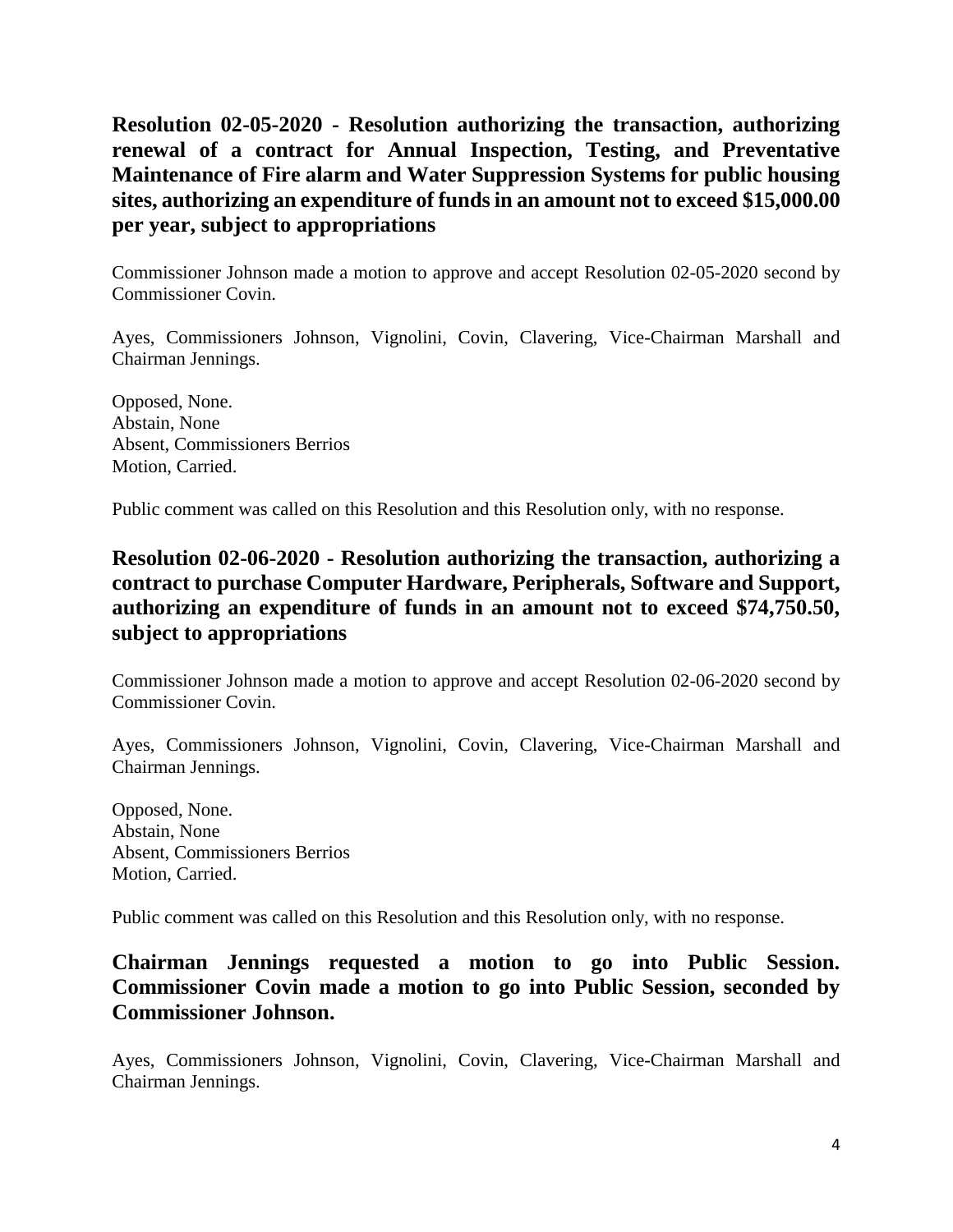Opposed, None. Abstain, None Absent, Commissioners Berrios Motion, Carried.

**No public comments.**

**Chairman Jennings requested a motion to go close Public Session. Commissioner Covin made a motion to go into Public Session, seconded by Vice-Chairman Marshall.**

Ayes, Commissioners Johnson, Vignolini, Covin, Clavering, Vice-Chairman Marshall and Chairman Jennings.

Opposed, None. Abstain, None Absent, Commissioners Berrios Motion, Carried.

**No public comments.**

## **Resolution 02-07-2020 – Resolution authorizing a Closed Session of the Regular Meeting of the Board of Commissioners on February 18, 2020**

Commissioner Johnson made a motion to approve and accept Resolution 02-07-2020 second by Commissioner Covin.

Ayes, Commissioners Johnson, Vignolini, Covin, Clavering, Vice-Chairman Marshall and Chairman Jennings.

Opposed, None. Abstain, None Absent, Commissioners Berrios Motion, Carried.

Public comment was called on this Resolution and this Resolution only, with no response.

**Resolution 02-08-2020 – Resolution approving the transaction, ratifying past actions and authorizing the purchase of a full-page ad (\$100) and three (3) tickets (\$115 per ticket) in the amount not to exceed \$445.00, to be paid from non-federal funds, for the Greater Long Branch Chamber of Commerce 86th Annual Business Awards Dinner to be held at the Ocean Place Resort & Spa on Friday, March 20, 2020**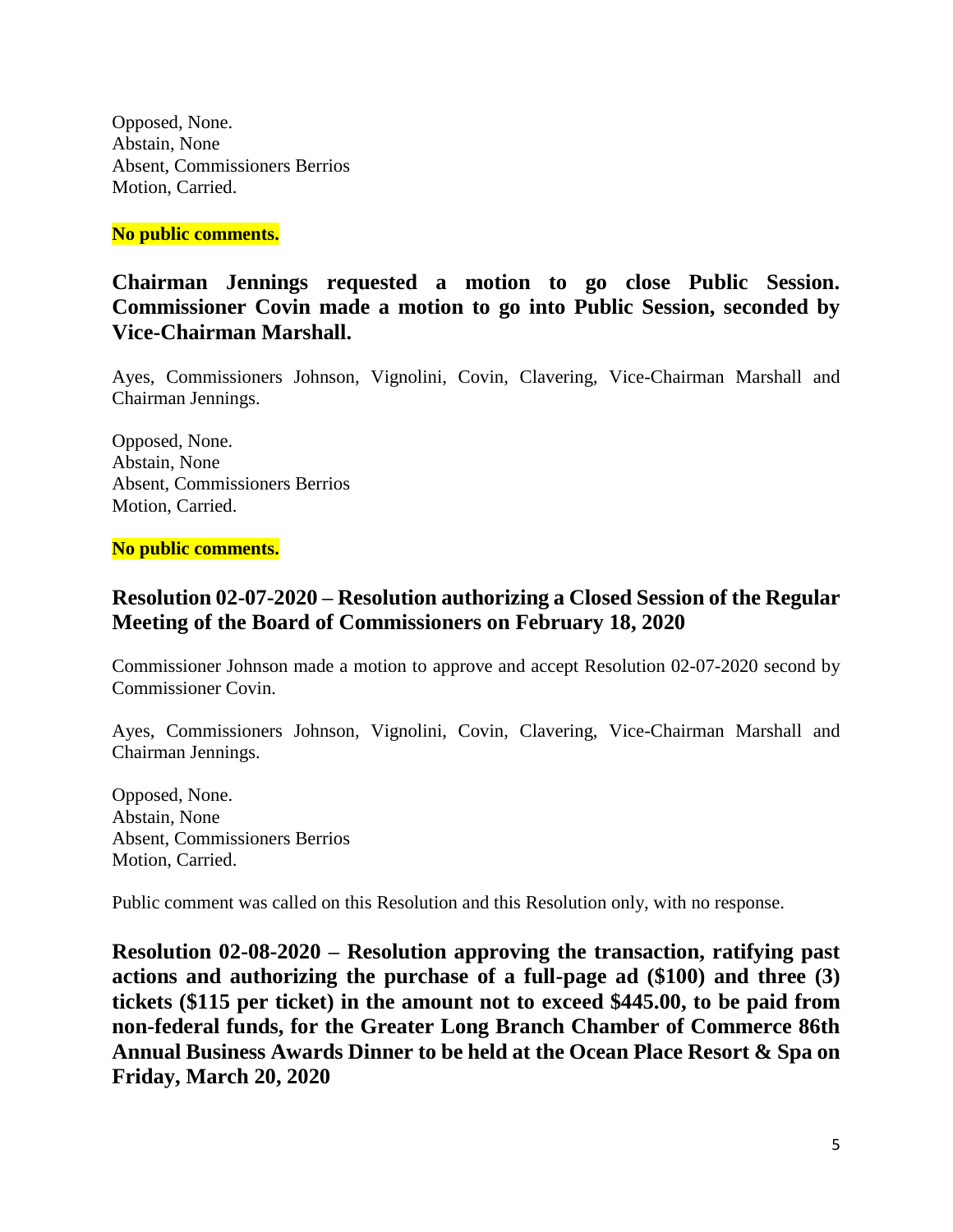Commissioner Johnson made a motion to approve and accept Resolution 02-08-2020 second by Commissioner Covin.

Ayes, Commissioners Johnson, Vignolini, Covin, Clavering, Vice-Chairman Marshall and Chairman Jennings.

Opposed, None. Abstain, None Absent, Commissioners Berrios Motion, Carried.

Public comment was called on this Resolution and this Resolution only, with no response.

**Resolution 02-09-2020 – Resolution approving the transaction, authorizing the purchase of a full-page black & white ad in the amount \$100.00, to be paid from non-federal funds, for the Ocean Chapter of Drifters, Inc. 45th Anniversary Scholarship Luncheon/Fashion Show Fundraiser to be held at Jumping Brook Country Club on Saturday, March 14, 2020**

Commissioner Covin made a motion to approve and accept Resolution 02-09-2020 second by Commissioner Johnson.

Ayes, Commissioners Johnson, Vignolini, Covin, Clavering, Vice-Chairman Marshall and Chairman Jennings.

Opposed, None. Abstain, None Absent, Commissioners Berrios Motion, Carried.

Public comment was called on this Resolution and this Resolution only, with no response.

**Resolution 02-10-2020 - Resolution approving the transaction, authorizing the purchase of a full-page black & white ad (\$75.00) and two (2) tickets (35.00 per ticket) in the amount not to exceed \$145.00, to be paid from non-federal funds, for the After School Tutorial Educational Program, Inc., A.S.T.E.P, Happy 25th Anniversary Red Rose Community Service Award Luncheon on Saturday, April 18, 2020**

Commissioner Covin made a motion to approve and accept Resolution 02-10-2020 second by Vice-Chairman Marshall.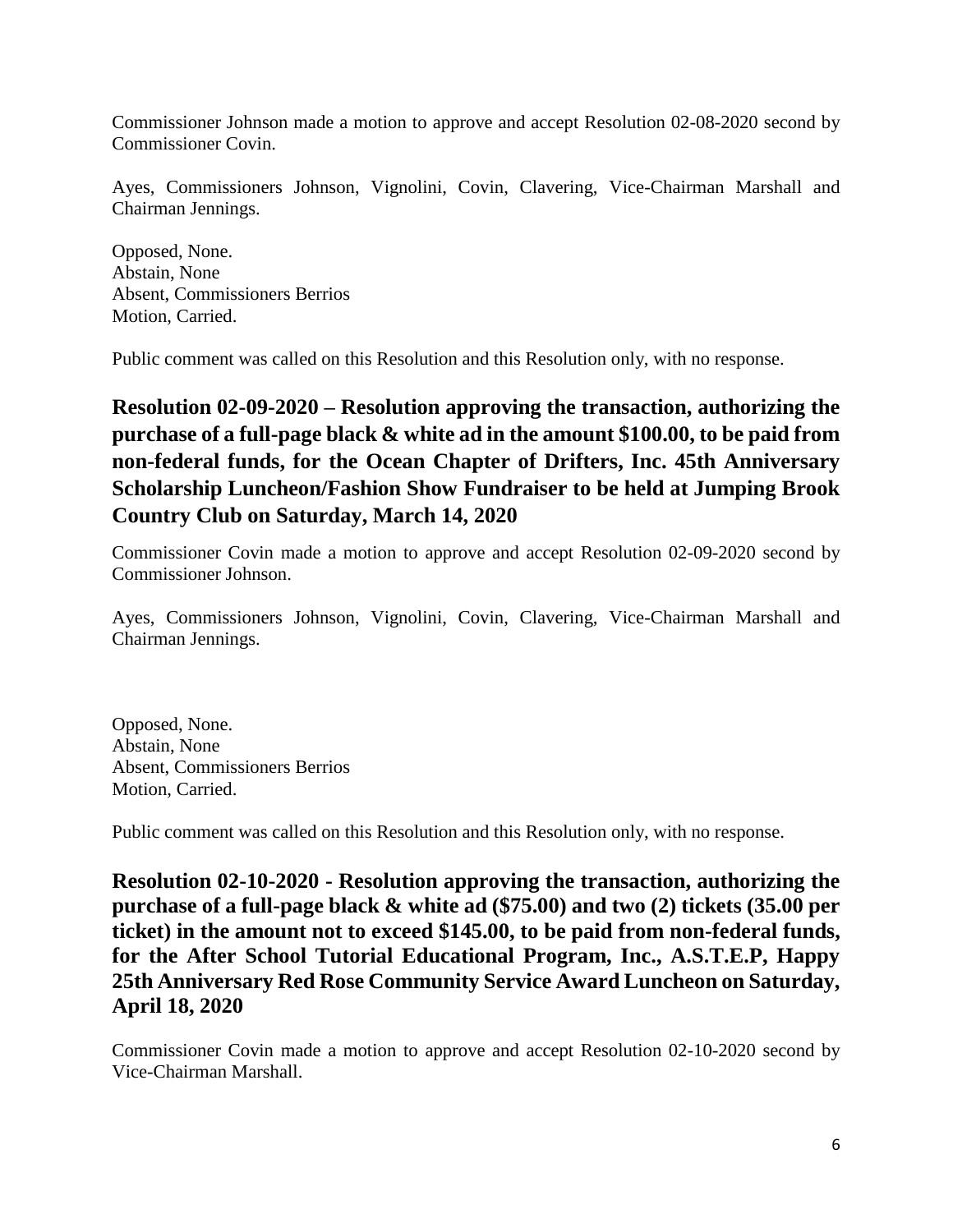Ayes, Commissioners Johnson, Vignolini, Covin, Clavering, Vice-Chairman Marshall and Chairman Jennings.

Opposed, None. Abstain, None Absent, Commissioners Berrios Motion, Carried.

Public comment was called on this Resolution and this Resolution only, with no response.

**Resolution 02-11-2020 – Resolution approving the transaction and authorizing the purchase of a full-page Black & White ad in the amount of \$150.00, to be paid from non-federal funds, for Trinity AME Community Outreach Department 4th Annual Remarkable Women Community Awards Luncheon be held at Ocean Place Resort and Spa, Saturday, April 18, 2020**

Commissioner Covin made a motion to approve and accept Resolution 02-11-2020 second by Vice-Chairman Marshall.

Ayes, Commissioners Johnson, Vignolini, Covin, Clavering, Vice-Chairman Marshall and Chairman Jennings.

Opposed, None. Abstain, None Absent, Commissioners Berrios Motion, Carried.

Public comment was called on this Resolution and this Resolution only, with no response.

**Resolution 02-12-2020 – Resolution approving the transaction and authorizing the purchase of a full-page ad in the amount of \$75.00, to be paid from nonfederal funds, for the Fidelity Lodge No. 42, F & AM Prince Hall Affiliated William Gardner Craftsman Club, Inc. 6th Annual Community Service Awards to be held at the Branches Catering, 123 Monmouth Road, West Long Branch, NJ on Saturday, March 14, 2020**

Commissioner Covin made a motion to approve and accept Resolution 02-12-2020 second by Vice-Chairman Marshall.

Ayes, Commissioners Johnson, Vignolini, Covin, Clavering, Vice-Chairman Marshall and Chairman Jennings.

Opposed, None. Abstain, None Absent, Commissioners Berrios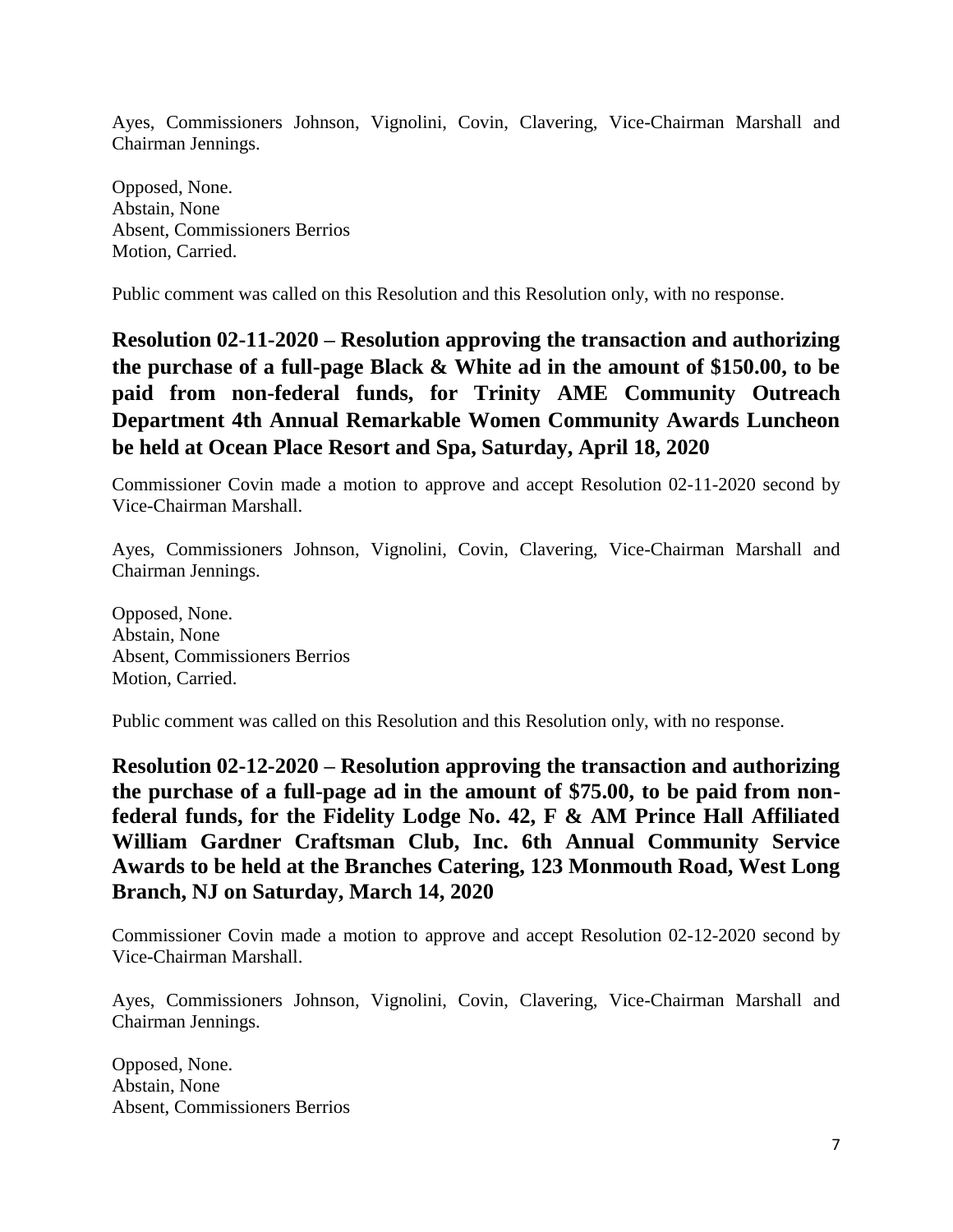Motion, Carried.

Public comment was called on this Resolution and this Resolution only, with no response.

# **Resolution 02-13-2020 - Resolution approving the transaction and authorizing the purchase of five (5) tickets (\$45.00 per ticket) in the amount not to exceed \$225.00, to be paid from non-federal funds, for the Twelfth Annual KJ525 Philanthropy Club Luncheon to be held at Branches Catering, West Long Branch on Saturday, March 21, 2020**

Vice-Chairman Marshall made a motion to approve and accept Resolution 02-13-2020 second by Commissioner Covin.

Ayes, Commissioners Johnson, Vignolini, Covin, Clavering, Vice-Chairman Marshall and Chairman Jennings.

Opposed, None. Abstain, None Absent, Commissioners Berrios Motion, Carried.

Public comment was called on this Resolution and this Resolution only, with no response.

**Added Starter, Resolution 02-14-2020 approving the transaction and authorizing the purchase of three (3) tickets (\$100.00 per ticket) in the amount not to exceed \$300.00, to be paid from non-federal funds, for the Vin Gopal Civic Association 2020 Awards Reception to be held at Detour Gallery, Clay Street, Red Bank, NJ on Monday, February 24, 2020**

Commissioner Covin made a motion to approve and accept Resolution 02-14-2020 second by Vice-Chairman Marshall.

Ayes, Commissioners Johnson, Vignolini, Covin, Clavering, Vice-Chairman Marshall and Chairman Jennings.

Opposed, None. Abstain, None Absent, Commissioners Berrios Motion, Carried.

Public comment was called on this Resolution and this Resolution only, with no response.